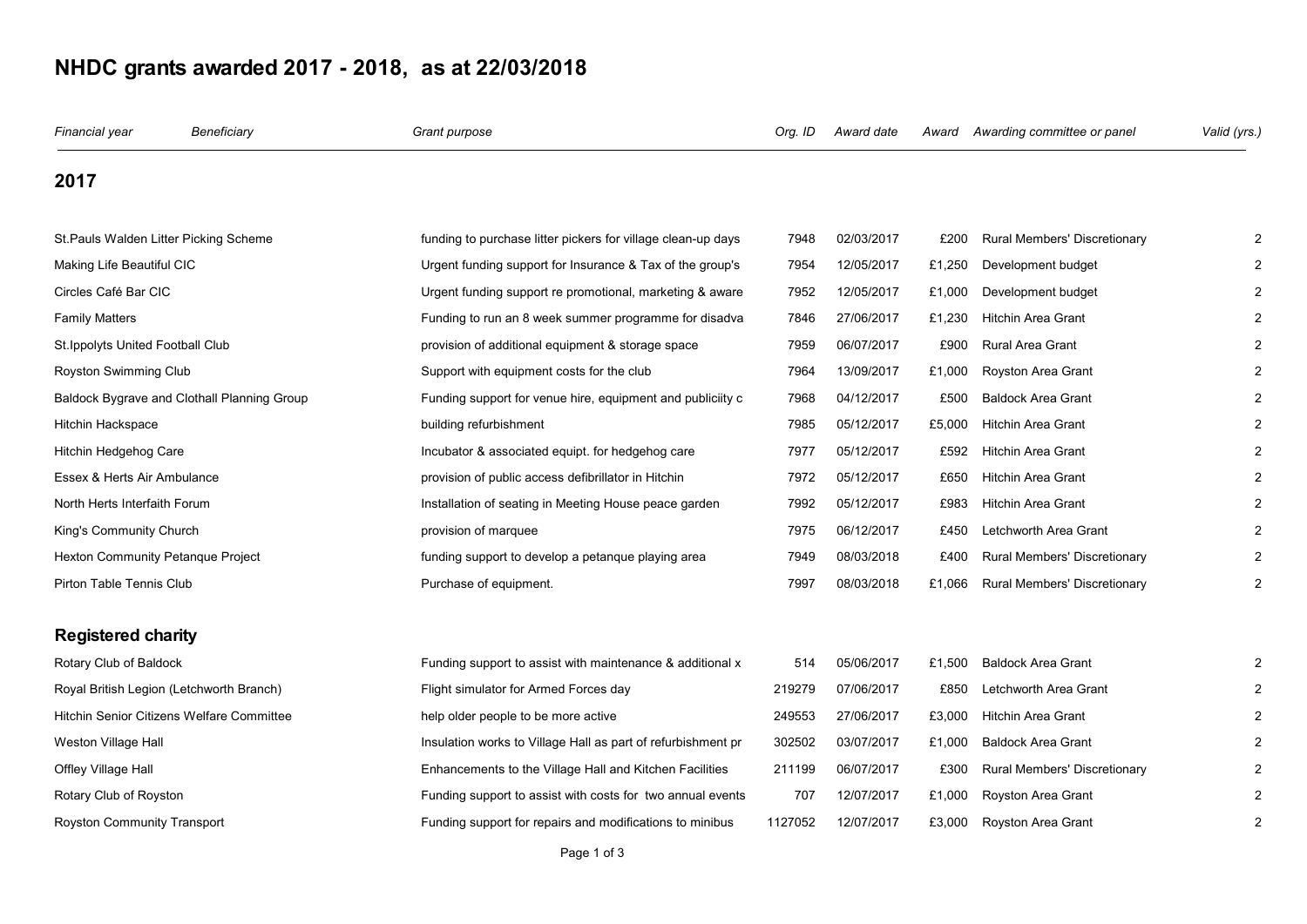## **NHDC grants awarded 2017 - 2018, as at 22/03/2018**

| Financial year                           | Beneficiary | Grant purpose                                               | Org. ID | Award date | Award  | Awarding committee or panel  | Valid (yrs.)   |
|------------------------------------------|-------------|-------------------------------------------------------------|---------|------------|--------|------------------------------|----------------|
| <b>Registered charity</b>                |             |                                                             |         |            |        |                              |                |
| <b>Parish or Town Council</b>            |             |                                                             |         |            |        |                              |                |
| Codicote Parish Council                  |             | Support costs for Codicote Neighbourhood plan               | 1968    | 06/07/2017 | £500   | Rural Members' Discretionary | 2              |
| <b>Unregistered charity</b>              |             |                                                             |         |            |        |                              |                |
| Clean Up Hitchin                         |             | Art Bin Installations                                       | 7809    | 23/05/2017 | £2,400 | <b>Hitchin Area Grant</b>    |                |
| Unincorporated association               |             |                                                             |         |            |        |                              |                |
| Royston Rockets BMX Racing Club          |             | Funding support for pathway project around club house       | 1670    | 31/05/2017 | £1,000 | Royston Area Grant           |                |
| <b>Baldock Town Twinning Association</b> |             | Funding support for visit of Baldock Twinning Towns in 20   | 542     | 05/06/2017 | £1,000 | <b>Baldock Area Grant</b>    |                |
| Sandon Sports & Social Club              |             | New windows and external repairs to the Pavilion            | 3622    | 03/07/2017 | £750   | <b>Baldock Area Grant</b>    |                |
| Codicote Local History Society           |             | Funding for storage facility                                | 6126    | 06/07/2017 | £300   | Rural Area Grant             | $\overline{2}$ |
| Corvus Cornix Basketball Club            |             | Funding to assist with series of basketball sessions        | 2143    | 12/07/2017 | £200   | Royston Area Grant           |                |
| Codicote Football Club                   |             | Pitch maintenance & Equipment                               | 6130    | 05/10/2017 | £1,250 | Rural Area Grant             |                |
| <b>Baldock Town Bowls Club</b>           |             | Funding support to assist with purchase of equipment for    | 6341    | 04/12/2017 | £1,500 | <b>Baldock Area Grant</b>    |                |
| Knebworth Football Club                  |             | Knebworth FC                                                | 1881    | 08/03/2018 | £500   | Rural Members' Discretionary |                |
| <b>Status unknown</b>                    |             |                                                             |         |            |        |                              |                |
| Cockernhoe & District Memorial Hall      |             | Cockerhoe Memorial Hall                                     | 6494    |            | £1,590 | Rural Members' Discretionary |                |
| St.Faith's Church                        |             | Provision of new equipment for Small Talk pre school grou   | 1998    | 27/06/2017 | £500   | <b>Hitchin Area Grant</b>    |                |
| Hinxworth Allotment Group                |             | Purchase of Heavy Duty Lawn Mower                           | 7289    | 03/07/2017 | £200   | <b>Baldock Area Grant</b>    | $\overline{2}$ |
| Christchurch Baldock                     |             | Funding support to assist with costs for running a week lon | 6479    | 03/07/2017 | £200   | <b>Baldock Area Grant</b>    |                |
| Whitwell New Fellowship Hall             |             | New equipment for Village's Mother & Toddler Group          | 2966    | 06/07/2017 | £200   | Rural Members' Discretionary |                |
| Whitwell New Fellowship Hall             |             | Formation of a community cinema                             | 2966    | 06/07/2017 | £500   | <b>Rural Area Grant</b>      | 2              |
|                                          |             |                                                             |         |            |        |                              |                |